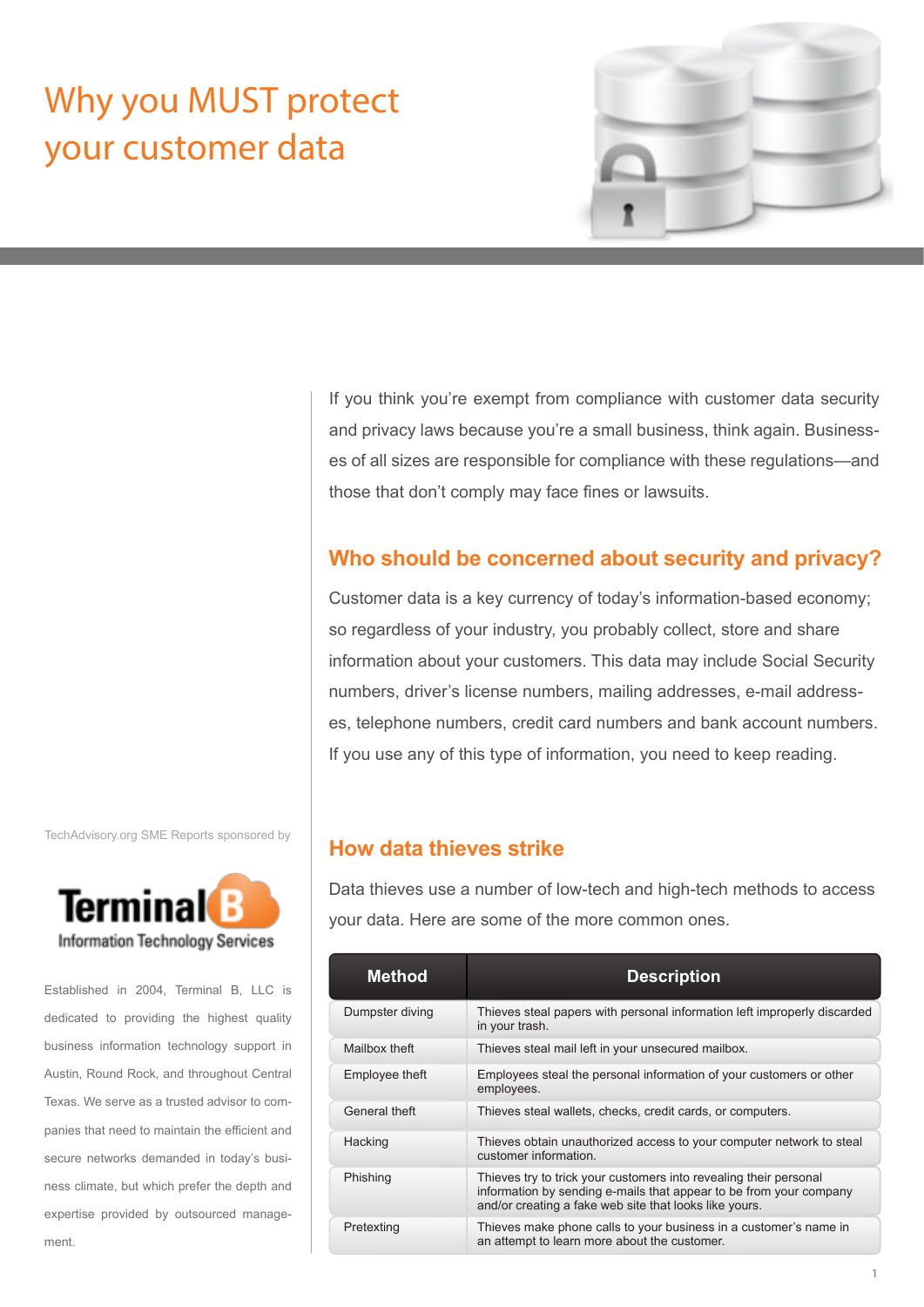Once data thieves have the information they want, they use your customers' names to open fraudulent credit card accounts, make purchases without their knowledge, open fraudulent bank accounts, write checks on that account, or even get loans.

# **Security breaches could damage your business**

The Federal Trade Commission (FTC) recently sued 12 companies it accused of having inadequate data security practices. Even if you don't face legal action, your good reputation could be significantly compromised by data security breaches. Security breaches can erode consumer trust and, ultimately, hurt your bottom line.

## **You can be a target, too**

Identity thieves want your business information. In fact, they may target small and medium businesses because their data security programs may not be as strong as those of larger companies. They'll take your bank account and credit card numbers, Federal Employer Identification Number, and other federal and state governmental identification numbers. They'll use this information to open credit card accounts in your business name and make purchases without your knowledge, open bank accounts in your business name and write checks on that account, or get a loan in the name of your business. In some cases, they can actually sell your business or property without your knowledge.

# **Small businesses are MORE at risk than large businesses**

Popular wisdom may hold that large businesses are most at risk for identity theft and fraud—but that's not the case. As we've already shown, data thieves are flexible: They operate using both high-tech and low-tech methods. As a result, security applies to every business that collects and stores customer information. Small businesses are a particularly attractive target because they often don't have the strong data security protections that large businesses do.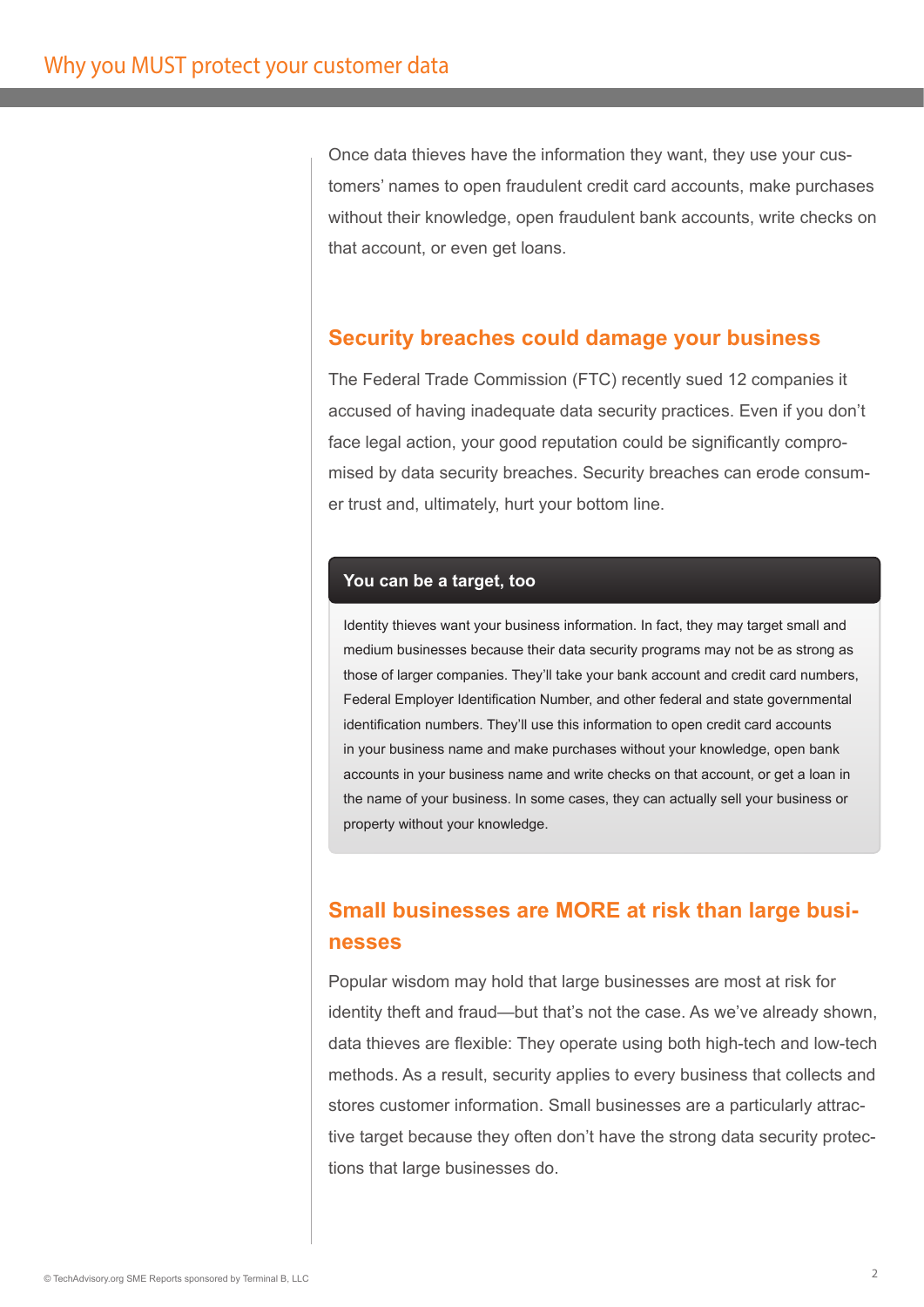## **Compliance isn't a choice**

Regardless of whether you think you're at risk for data theft, you're legally required to take proactive steps to prevent it—no matter how small your company is.

For example, all small businesses must comply with the Fair Credit Reporting Act (FCRA) when seeking to obtain consumer reports, such as credit reports and employment reports, about potential customers and employees.

Other requirements vary by business type. Small financial businesses, for example, must comply with the federal Gramm-Leach-Bliley (GLB) Privacy Rules and Safeguard Rules—and companies that need to comply include those that might not necessarily think of themselves as financial, such as automobile dealers, tax planners, and some travel agents. Small health care businesses must follow the privacy requirements of the federal Health Insurance Portability and Accountability Act (HIPAA) Privacy Rule and its data security requirements.

As a small business owner or manager, it's your responsibility to stay current on privacy and security laws affecting your customers—so establish good security and privacy practices now.

#### **International policies could affect you**

More than 50 countries have personal data protection laws that regulate the handling of customer information—and even companies with no physical presence abroad have to comply if they engage in international business-to-consumer e-commerce.

## **Firewalls are not enough**

You might think that the right combination of hardware and software will prevent data security and privacy exposures—but technology is just one piece of the security and privacy equation.

Consider this scenario from the Better Business Bureau: You've equipped your computer with the latest network security software.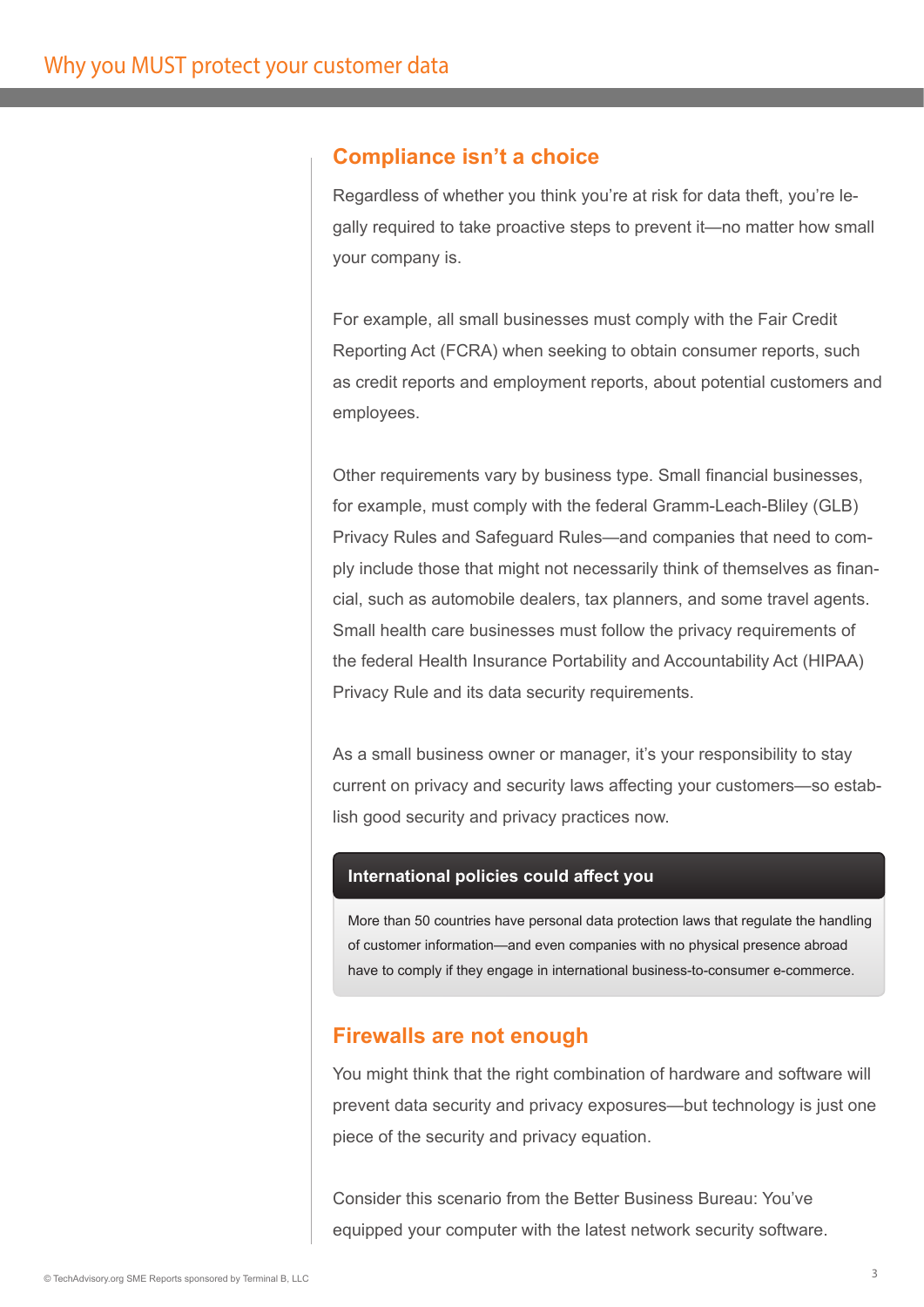But one day a customer calls your business to ask what credit card you have on file for his account. He gives his name and address to an employee who then looks up the information on your computer. Your employee reads the credit card number to the caller. But the caller isn't really a customer; he's a criminal who found the name and address of one of your customers in the trash.

Indeed, in small and medium businesses, the greatest data security risk might not be technology, but the uneducated end user. Symantec's SMB Information Protection Survey, which was published in June 2010, reported that 42 percent of small and medium companies have lost proprietary or confidential information—and of the companies that lost data, 23 percent blamed insiders inadvertently losing data, while an additional 14 percent blamed broken business process.

The point: It's not just about good technology. Effective security and privacy policies and proper employee training are also essential.

# **Creating a security and privacy policy**

A security and privacy policy tells your customers how you will treat their personal information. In essence, it explains how you will collect it, how you will use it, and how you will keep it secure.

Once you have a written policy that accurately describes your intended treatment of customer data, you'll want to communicate it to your customers. For example, you could distribute it on paper by posting it on asign in your office, giving customers a written copy when they complete a transaction with you, or mailing it as part of a promotional piece. Alternately, you could distribute it online by posting it on your web site, and if your customers have agreed to receive e-mail notices from you, send it to them via email.

Communicating your privacy policy to your customers will increase the trust they have in your business—because when they know that you plan to use their information carefully, they will be more likely to share it with you.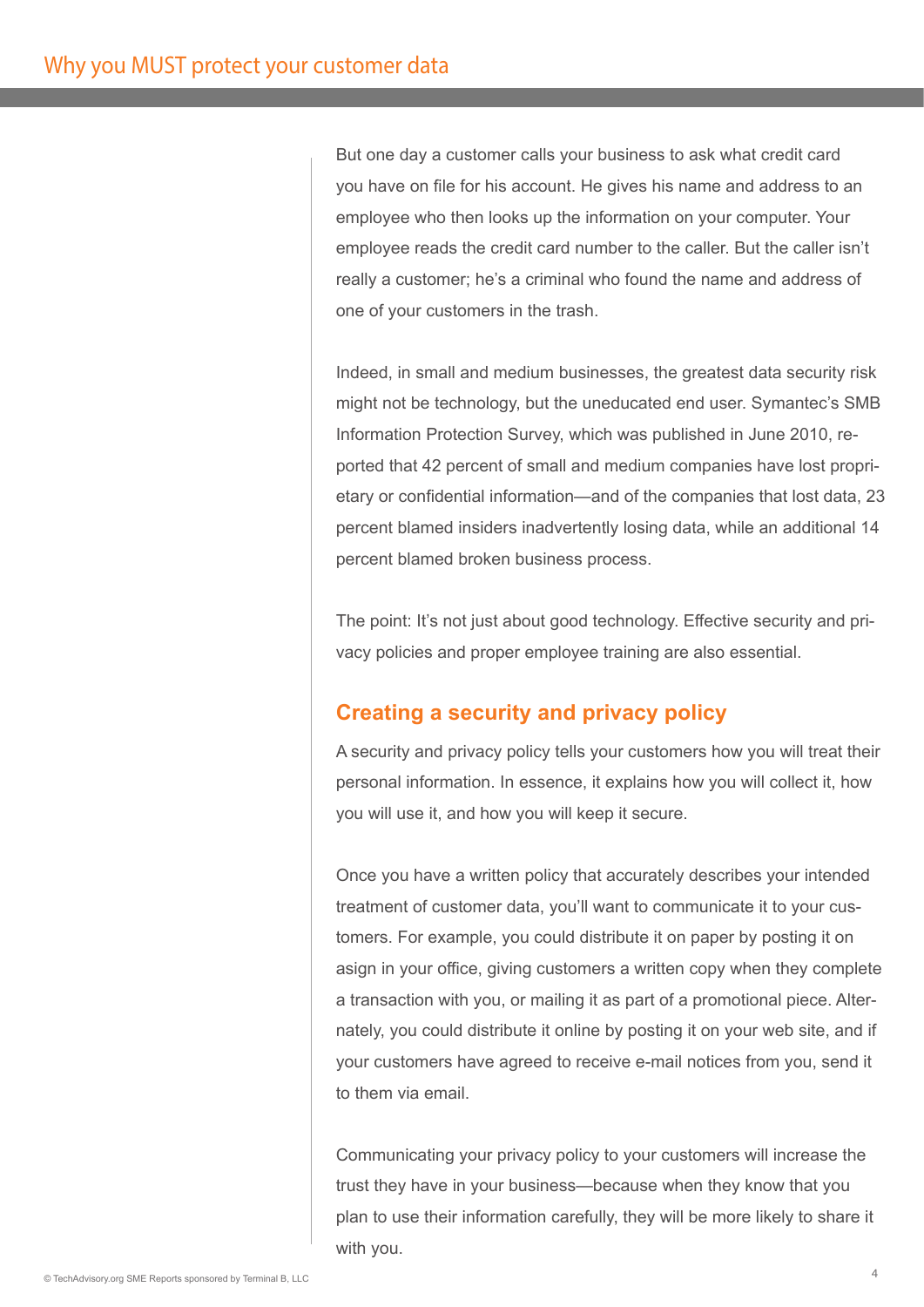#### **Resources to help you write a privacy policy**

Need help writing an online privacy policy? Consider these two sources of assistance: the Better Business Bureau's Privacy Planner, available at www.privacyplanner.com, and the Direct Marketing Association privacy policy generator, available at www.thedma.org/privacy/privacypolicygenerator.shtml.

# **Employee education is paramount**

Employees who handle customer information should play a significant role in protecting that information: In its 2009 data breach report, Verizon Business found that insider errors were a factor in two-thirds of all breaches it investigated on behalf of clients.

Think about all the different ways your business collects, stores, and uses customer information. Now list who handles or has access to the information. Anyone who appears on your list should play a significant role in protecting sensitive information.

Conducting background checks can help you assess the character of prospective employees (or current employees, if you didn't do a background check before hiring them).

Next, employees should have access only to the information necessary to do their jobs. When you control employees' access to information, you significantly reduce the risk of data exposure.

Finally, employees with access to information also need to be properly trained to follow your security and privacy policies and practices.

## **Act quickly when a breach occurs**

If a data security or privacy breach occurs, you'll want to alert appropriate law enforcement officials immediately so they can investigate the incident. This could include local police, state authorities, or even the FBI.